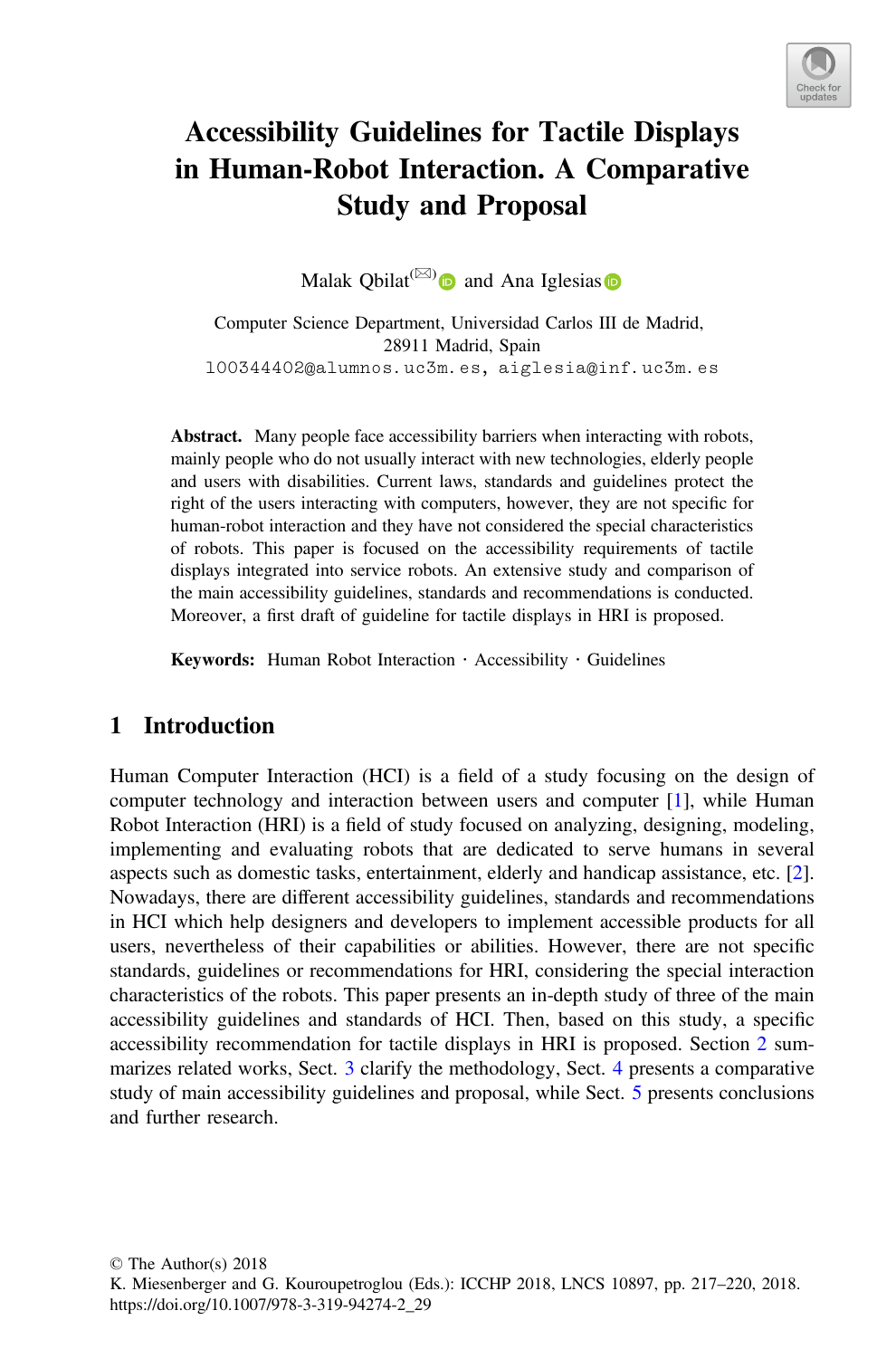### <span id="page-1-0"></span>2 Related Works

#### 2.1 Accessibility Laws, Standards and Guidelines for HCI

The necessity to ensure accessibility to all users with different abilities and needs has motivated countries to make laws and decisions. Web Accessibility Initiative (WAI) is continuously updating different guidelines for several web components to improve web accessibility, as the WCAG v2.0 guideline [[3\]](#page-3-0), BBC Accessibility Standards and Guidelines, as the BBC guideline [\[4](#page-3-0)] and Funka Nu Mobile guidelines [\[5](#page-3-0)]. All these laws, standards and guidelines are necessary for designing and developing accessible software products (websites, web applications, mobile applications, etc.). However, none of the available guidelines and standards covers all HRI accessibility aspects.

#### 2.2 Accessibility Barriers in Using Robots

Many researchers study the robots' usability, social acceptance, societal impact or even if the user experience is positive or not. For instance, Yanco et al. research work [[6\]](#page-3-0) and USUS evaluation framework [\[7](#page-3-0)] provide a basis for research in HRI, addressing multiple research areas like HCI, CSCW (Computer Supported Cooperative Work), and SS (Social Sciences) to offer a holistic picture of research aspects of HRI. However, none of these frameworks considers the interaction accessibility as a central and a necessary feature to be treated in this kind for systems.

## 3 Methodology

To integrate users' needs and expectations from early robot-system design phases, a User-Centered approach [[8\]](#page-3-0) is followed. The process and methods followed in the research study are explained next:

- 1. A study of the main accessibility standards, guidelines and recommendations for web sites, web applications and software applications was conducted. None of them can be completely applied to HRI, due to the differences in physical components and application areas between HRI and HCI. But the similarity in displays components of robots and web sites, web applications and software applications allows to integrate them to form a proposal for accessibility guideline in HRI.
- 2. A study of the main interaction characteristics of tactile displays in HRI was conducted, based on the literature review and the authors' experience.
- 3. Selection of the accessibility standards and guidelines to compare. The authors have chosen three of the main accessibility guidelines in HCI: WCAG v2.0, Funka Nu and BBC, to be studied as the basis for the new proposal.
- 4. Analysis of the documentation according to the characteristics of tactile displays in HRI. The guidelines requirements were carefully studied to check if they apply or not to tactile displays for HRI.
- 5. Analysis of guidelines' overlapping. The intersected requirements were combined.
- 6. Requirements Classification, based on WCAG v2.0 classification: perception, understanding and interaction.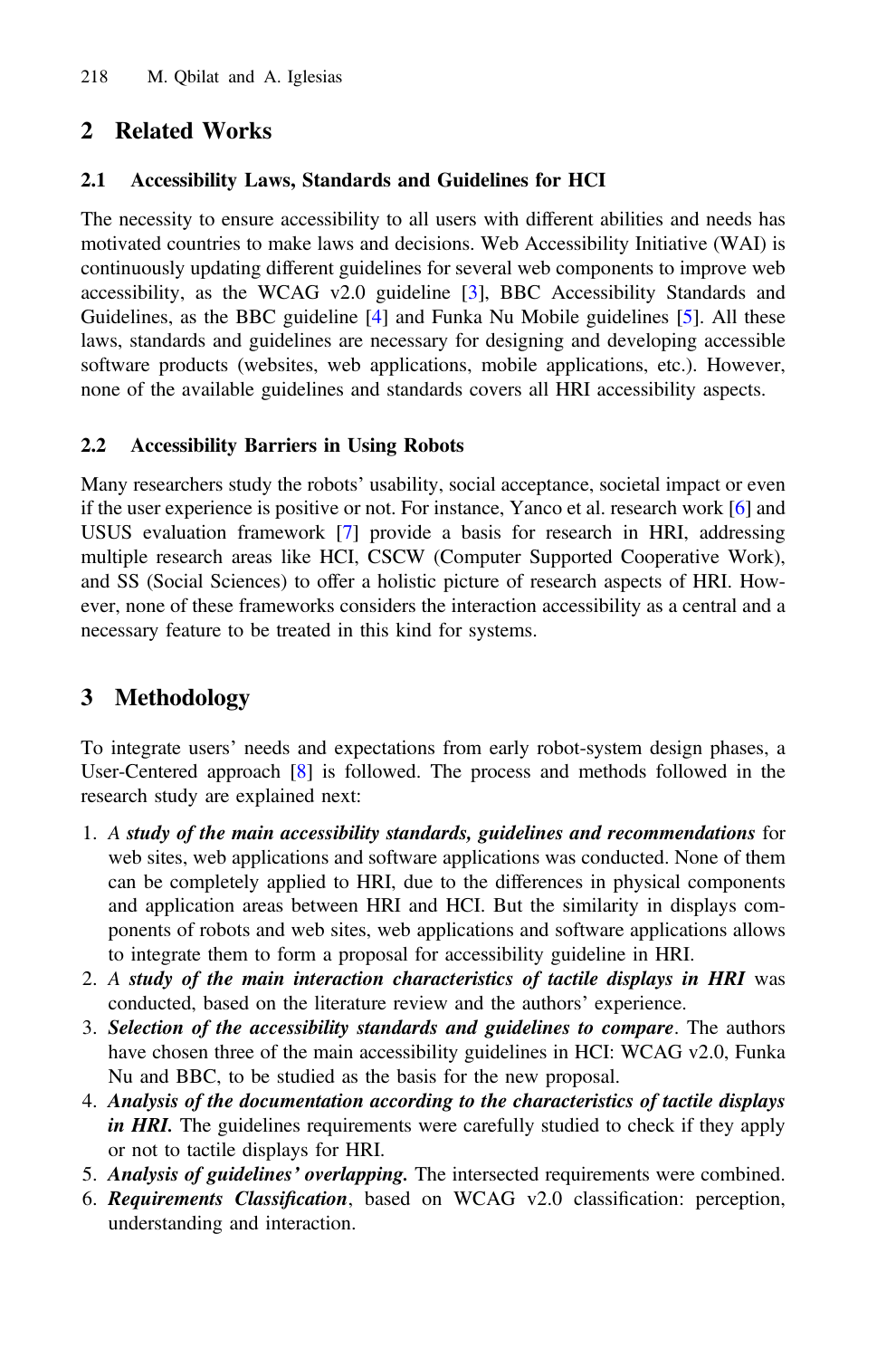### <span id="page-2-0"></span>4 Comparative Study of Main Accessibility Guidelines and Proposal

Implementing accessibility guidelines is a complex task and it may require a set of precise processes. In W3C they standardize the web technology accessibility based on the consensus of the membership, team, and public, and the technical report development process [\[9](#page-3-0)]. In this study, a first draft of 51 applicable requirements is proposed, as a first step to get a complete guideline. More details and the whole draft is published in Malakqbilat.com web page. It is classified into three categories:

- Perception: related to interface component and appearance, interface structure and assistive technology.
- Understanding: related to errors & help, readability, predictability and design.
- Interaction: Interaction: related to keyboard, time, navigation, interface and conformance.

The three guidelines were compared to each other. The main conclusions are:

- Understanding: BBC guideline does not take into account requirements to meet errors & help and predictability issues, where WCAG v2.0 and Funka Nu have no requirements to meet design issue. WCAG v2.0 and Funka overlap in errors & help, readability and predictability issues, while WCAG v2.0 and BBC overlap in readability issue only.
- Perception: Funka Nu guideline does not take into account requirements to meet assistive technology issue. WCAG v2.0 and BBC do not take into account requirements to meet interface structure issue. WCAG v2.0, Funka and BBC guidelines overlap in interface component and appearance issue.
- Interaction: BBC guideline does not take into account requirements to meet time and conformance issues, WCAG v2.0 has no requirements to meet interface issue, while Funka Nu does not have requirements for conformance issue. WCAG v2.0, Funka and BBC guidelines overlap in navigation issue. WCAG v2.0 and Funka overlap in time issue.

### 5 Conclusions and Further Research

There are many accessibility guidelines, standards and recommendations which are related to HCI. However, there is no specific one for HRI. This paper proposes a first draft proposal of guideline for tactile displays in HRI. A scientific methodology was followed to conduct a comparative study on WCAG v2.0, Funka Nu and BBC guidelines. Currently, the authors are working on evaluating the proposal by involving real users with functional diversity. CLARC robot [[10\]](#page-3-0) is a social robot where it's going to be evaluated.

Acknowledgment. This work has been partially funded by the European Union ECHORD++ project (FP7-ICT-601116) and the CSO2017-86747-R Spanish project.